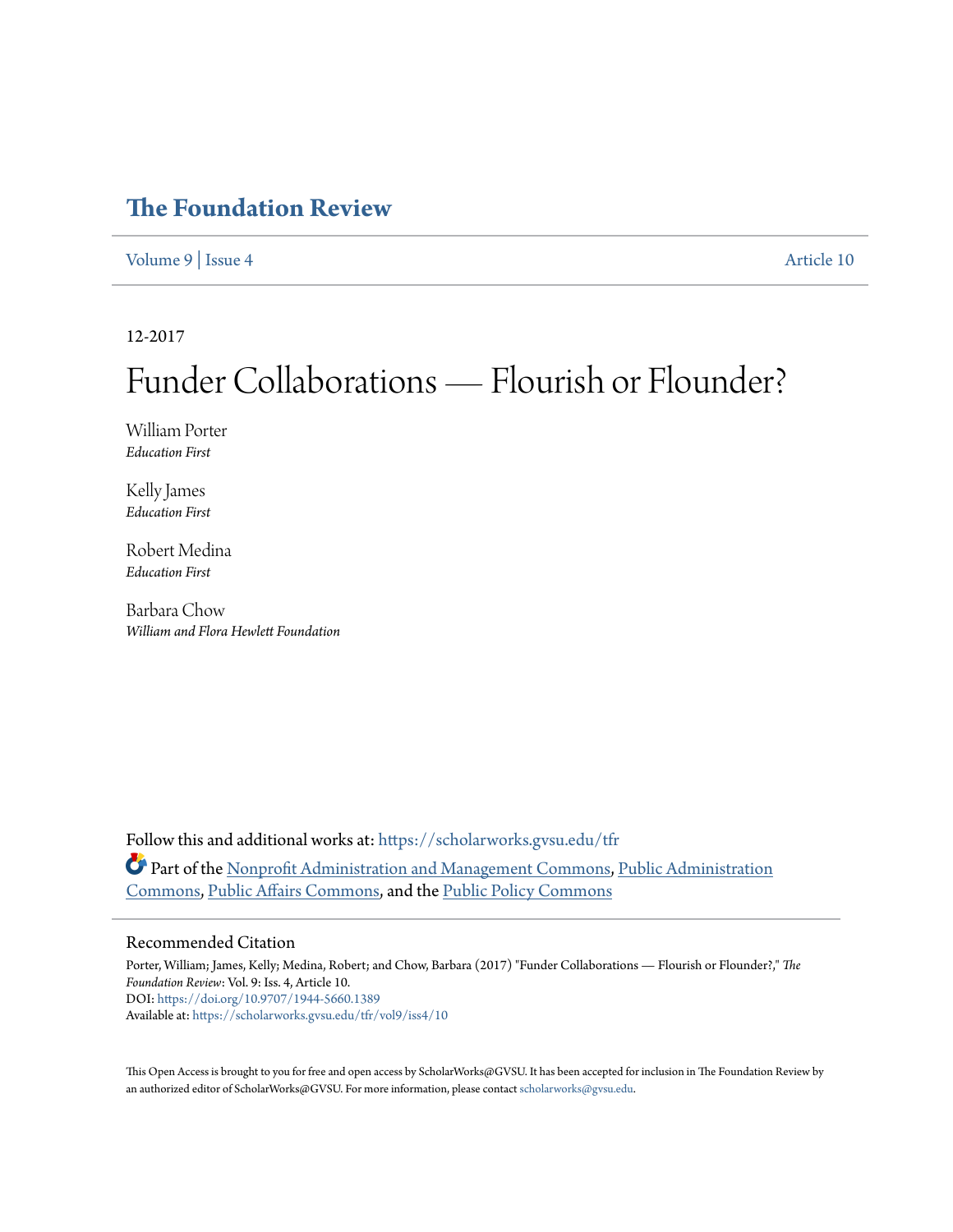# Funder Collaborations — Flourish or Flounder?

*William Porter, B.A., Kelly James, J.D., and Robert Medina, M.A., Education First; and Barbara Chow, M.P.P., William and Flora Hewlett Foundation*

*Keywords: Education philanthropy, education reform, system change, collaboration, collaborative funder partnerships, pooled funding*

### Background: What We Know About Collaboration

From years of research and practitioner experience on collaboration, our sector has several helpful frameworks and tools to guide the development of funder partnerships. These tools identify common considerations:

- A clear mission: Collaboration is most powerful when it's directed toward a particular end that each foundation cannot reach on its own. For example, GrantCraft advises funders to "stipulate goals and purpose very early on in the process" to avoid "drifting away from what they were originally formed to achieve" (Gibson & Mackinnon, 2009, p. 12). This means that funders need to understand their desired outcomes and be able to articulate how the collaboration — as opposed to independent actions — can help them make progress toward those goals.
- Honest relationships: When the Bridgespan Group set out to find lessons learned from the David and Lucile Packard Foundation's many collaborations, it concluded, "Nearly everyone we spoke to emphasized the importance of developing strong working relationships with partners" (Huang & Seldon, 2014, p. 11). Trust, mutual respect, honesty, and sensitivity to each other's institutional culture are necessary. These conditions are especially relevant when funders are working together for the first time.
- Different forms for different functions: We usually talk about funder collaboration as pooled funding. But collaborations come

#### *Key Points*

- Funders regularly collaborate to leverage their influence, channel their funding, and mobilize grantees in the same direction. Our sector's default assumption is that more collaboration is better  $-$  even as too many collaborations end with a whimper instead of a bang. Why do some funder collaborations flourish, and others flounder?
- The William and Flora Hewlett Foundation and Education First participated in a half-dozen joint funding efforts to support the success of the Common Core State Standards in the nation's K–12 public education system. Looking critically at these efforts, we learned lessons about why some collaborations are more effective.
- Funder collaborations work best when participants recognize key milestones in a partnership and make decisions at each of these stages to set up success: defining the problem and agreeing on clear goals and strategies that leverage the unique value of collaboration; taking action aligned to shared objectives through nimble decision-making, defined lines of authority, and strong support and expertise; and setting criteria for success that allow participants to know what they are accomplishing, honestly assess their progress along the way, and determine the right next steps.

in many shapes, each presenting "looser" or "tighter" ways to work together toward a common goal. Collaborations can vary in intensity, including "learning together" and coordinating or aligning grantmaking in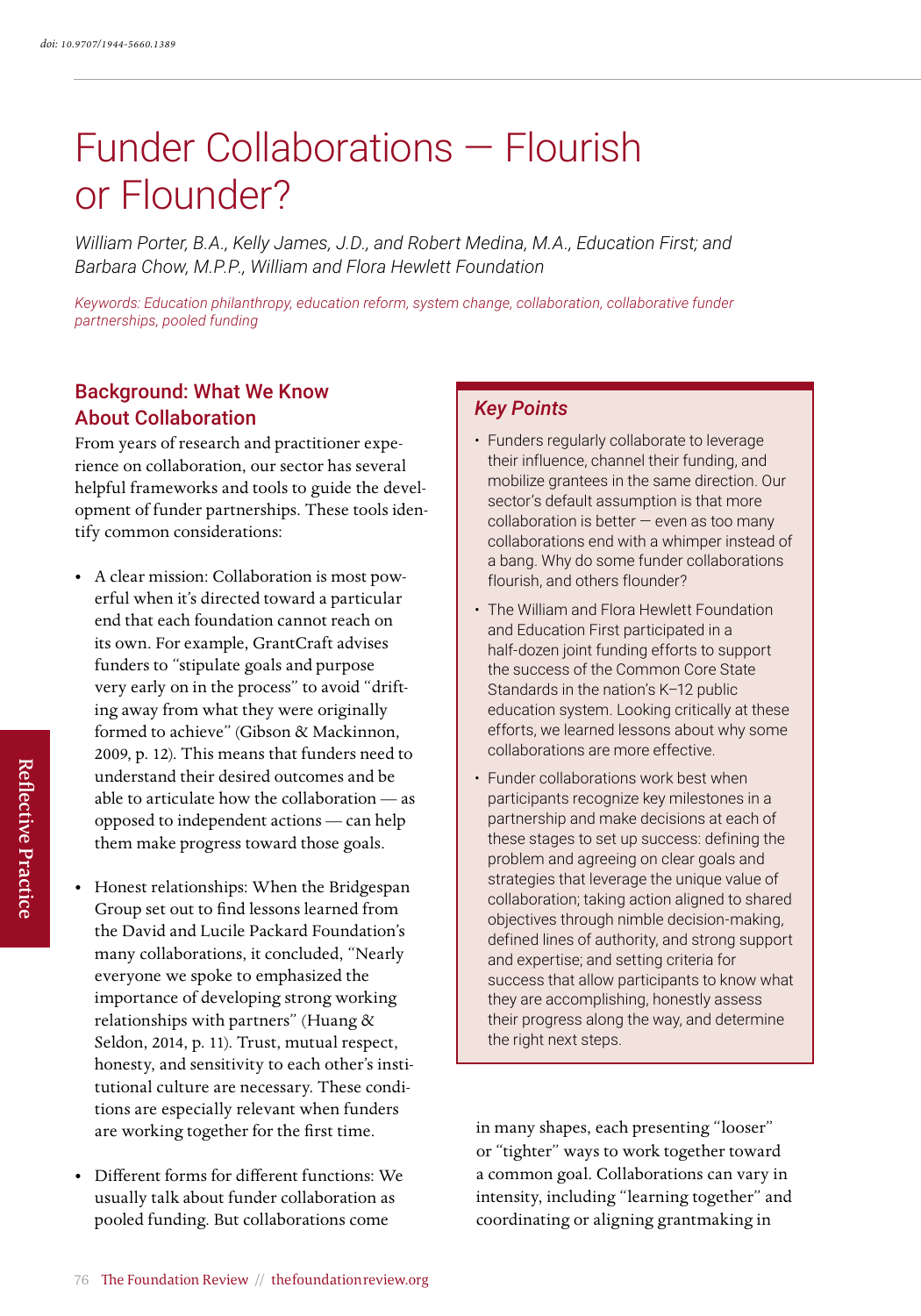addition to pooling funding. Looser, but still valuable, collaborations can include developing a common vision or set of practices to guide grants in an area or meeting regularly to assess progress of common grantees.

- Strong backbone management: Funders must establish an efficient structure with appropriate norms for implementing their day-to-day collaboration. There needs to be an approach and a process for convening and making decisions, exploring opportunities for action, and revisiting priorities as the policy landscape evolves. A Grantmakers for Education case study of the Donors' Education Collaborative of New York City reports that funders recognized early on that they needed someone to facilitate strategy discussions, manage grantee work plans, and keep the work moving forward — and this consultant became, according to one participant, the "incredible and necessary glue that held everything together" (Mackinnon, 2006, p. 11).
- Flexibility and humility: Some practices in our sector, including inflexible grantmaking structures and processes, can discourage collaboration. Paul Brest (2006), former president of the Hewlett Foundation, noted that funder egos and a "turf" mentality can get in the way of a strong partnership. Being honest about these challenges can help funders increase their likelihood of finding common ground. Brest also observed that collaboration has inevitable upfront costs in the time and effort spent in communicating and making decisions with one's partners. "At the end of the day," he counseled, "the extra effort is justified only if it has greater impact in improving people's lives" (p. ix).

# Life Cycles of Collaborations in an Era of New Education Standards

When the Common Core State Standards were finalized in 2010, many of us working to improve schools saw them as a potentially powerful catalyst for change, especially in making sure that underserved students have access to high-quality

*Together, we responded in a variety of ways to address different challenges to the standards' success, from a lack of high-quality textbooks, tests, and teaching materials to concerned parents and political opposition. Our joint efforts included pooled grantmaking funds, knowledge networks, technical-assistance efforts, and even new organizations to fill emerging leadership and capacity gaps.*

teaching and learning environments. The standards describe the problem-solving, thinking, and writing skills all students must have in the 21st century. With over 40 states adopting them, they represented a broad agreement on what all students need to learn to succeed, no matter where they live or their plans after high school. This consensus has created a nationwide platform for helping educators across states teach more effectively, rather than continuing to re-create unique supports for different states and districts. Along with many other education funders, we hoped that coordinating and collaborating wherever possible to help the nascent standards succeed could help us all make a greater difference.

Together, we responded in a variety of ways to address different challenges to the standards' success, from a lack of high-quality textbooks, tests, and teaching materials to concerned parents and political opposition. (See Figure 1, which places the collaborations in this article in context of major developments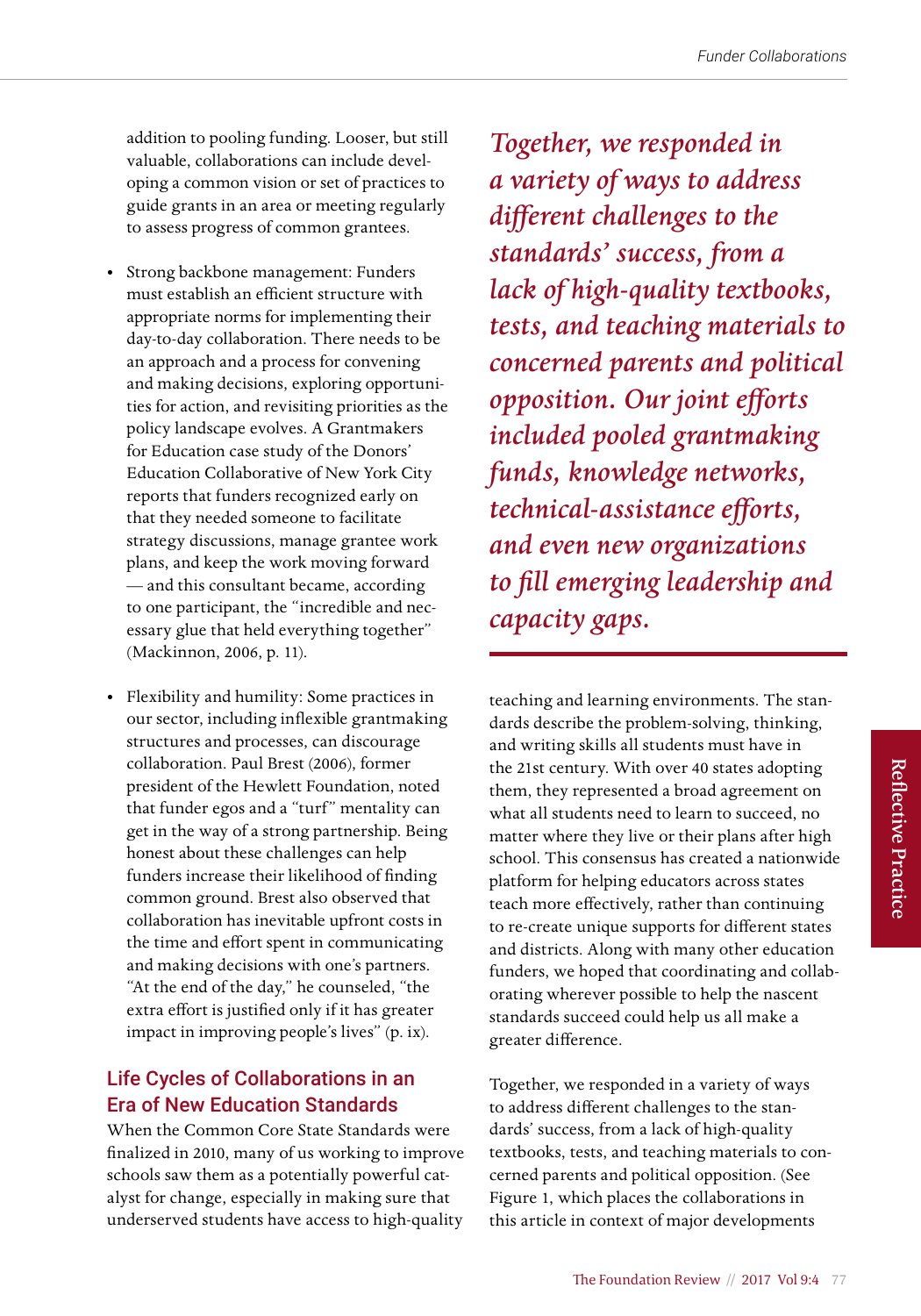#### **FIGURE 1** Common Core: Major Milestones and Select Funder Partnerships

Starting in 2012, funders worked together in multiple ways to help tackle a variety of emerging challenges Starting in 2012, funders worked together in multiple ways to help tackle a variety of emerging related to implementation of Common Core. starting in 2012, funders worked together in multiple ways



**Reflective Practice** Reflective Practice in implementation of the standards.) Our joint efforts included pooled grantmaking funds, knowledge networks, technical-assistance efforts, and even new organizations to fill emerging leadership and capacity gaps. (See Table 1.) Our partners included diverse funders such as the Bill & Melinda Gates, Helios Education, Lumina, and Schusterman foundations; the Leona M. and Harry B. Helmsley Charitable Trust; and many local foundations focused on supporting school districts in their home cities. These experiences with working to advance the same issue in different ways and with many of the same funders led us to reflect on why some of the collaborations flourished and some floundered.<sup>1</sup> In initiating these partnerships we worked to follow the good advice described above, but our collaborations still got stuck in places.

We found that thinking about the life cycle of a collaboration, much as we often do about the nonprofits we support, helped. The work of a collaboration shifts over time, raising different problems at each stage. We identified which decisions successfully moved the work along at these key milestones — and which decisions (or lack of decisions) got in the way of progress. And, while our observations draw from work in the education sector, our advice can apply to other fields as well. Broadly, funder collaborations typically pass through at least three stages of development: startup and ideation, implementation, and maturation and maintenance. Below, we've elaborated on these decisions and how they can impact (or impede) success and progress at each stage, drawing on examples from our recent experiences.

1 For Education First's analysis of our different partnerships and recommendations, see [http://education-first.com/library/](http://education-first.com/library/publication/how-funder-collaborations-flourish-lessons-from-the-common-core-standards) [publication/how-funder-collaborations-flourish-lessons-from-the-common-core-standards](http://education-first.com/library/publication/how-funder-collaborations-flourish-lessons-from-the-common-core-standards).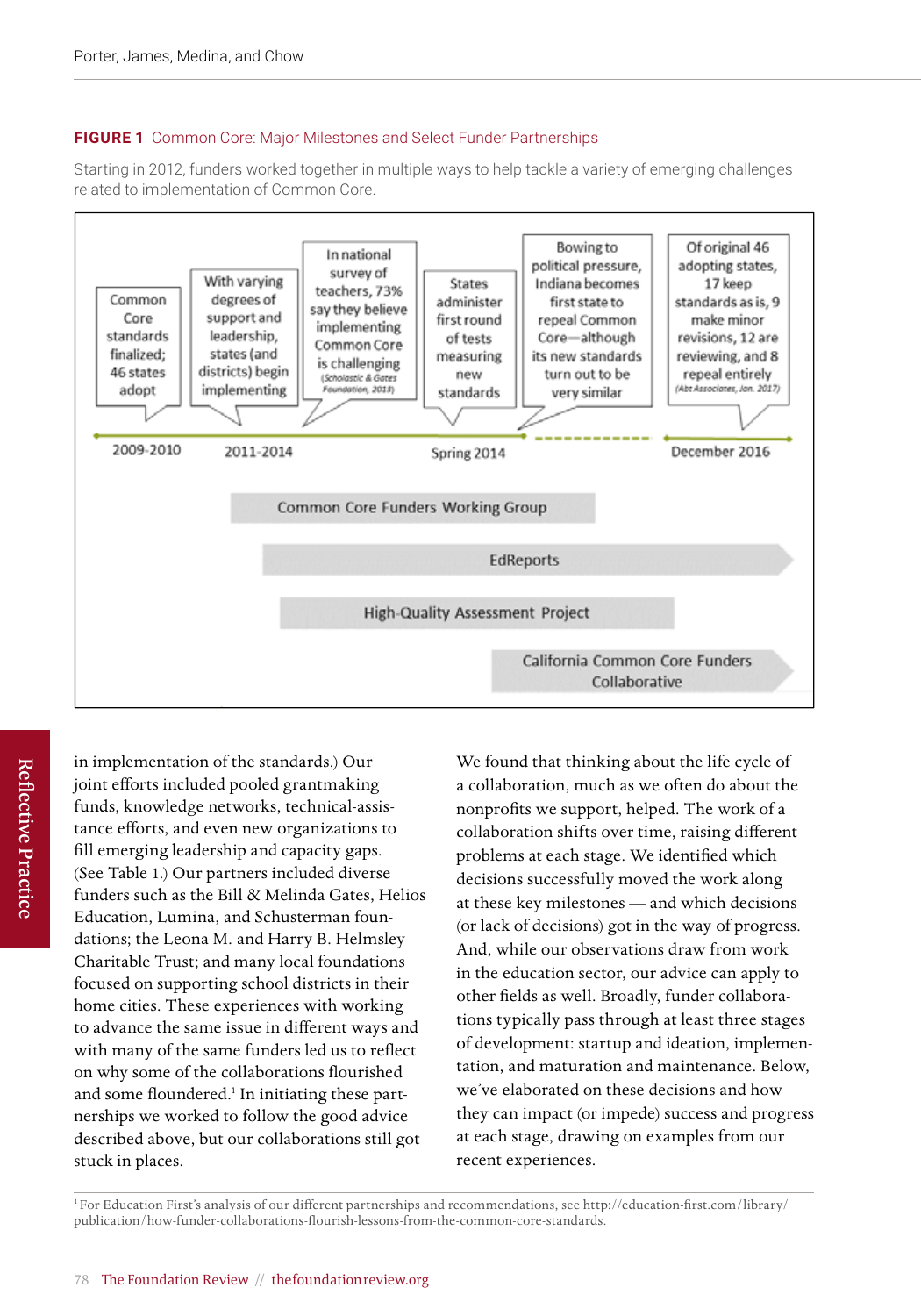#### **TABLE 1** Education Funder Collaboration Details

Funder-Led Efforts to Support Educators and Policymakers in the Transition to Common Core State Standards

| <b>Name</b>                                           | <b>Start</b><br><b>Date</b> | <b>Goal/Strategy</b>                                                                                                                                                                                                                                      | <b>Beginning</b><br><b>Governance</b>                                                         | <b>Type of</b><br><b>Collaboration</b>                                                  | <b>Intended</b><br><b>Time Frame</b>                                                                                                    |
|-------------------------------------------------------|-----------------------------|-----------------------------------------------------------------------------------------------------------------------------------------------------------------------------------------------------------------------------------------------------------|-----------------------------------------------------------------------------------------------|-----------------------------------------------------------------------------------------|-----------------------------------------------------------------------------------------------------------------------------------------|
| Common<br>Core Funders<br>Working Group               | Fall<br>2012                | Provide information about<br>gaps, lessons learned, and<br>emerging practices to help<br>individual funders strengthen<br>their grantmaking strategies as<br>they support changes needed<br>to implement Common Core<br>standards in states and districts | 4 national<br>funders,<br>2 local funders,<br>3 grantmaking<br>networks                       | Learning<br>network                                                                     | Fall 2012 to Fall<br>2015 (3 years)                                                                                                     |
| EdReports.org                                         | Early<br>2013               | Conduct evidence-based<br>reviews of instructional<br>materials to increase the<br>capacity of educators to seek,<br>identify, and demand the<br>highest-quality materials                                                                                | 3 national<br>funders,<br>transitioning to<br>new board of<br>directors<br>with no<br>funders | <b>New</b><br>nonprofit                                                                 | Ongoing/<br>permanent                                                                                                                   |
| High-Quality<br>Assessment<br>Project                 | Fall<br>2013                | Make grants, provide technical<br>assistance, and strengthen<br>the capacity of advocacy<br>organizations and policymakers<br>to communicate the benefits<br>of more sophisticated,<br>performance-based tests                                            | 5 national<br>funders                                                                         | Pooled<br>grantmaking<br>fund                                                           | Fall 2013 to Fall<br>2015 (2 years),<br>subsequently<br>extended an<br>additional year                                                  |
| California<br>Common<br>Core Funders<br>Collaborative | Fall<br>2014                | Focus philanthropic efforts<br>on the greatest needs with<br>implementation of the<br>new standards, facilitate<br>collaboration, and provide<br>information to help individual<br>funders strengthen their own<br>grantmaking                            | 3 national<br>funders;<br>3 California<br>state and local<br>funders                          | Aligned<br>grantmaking<br>originally,<br>then<br>transitioned<br>to learning<br>network | Fall 2014 to<br>Winter 2016<br>(potentially<br>2 years with<br>intention to<br>revisit after 1<br>year; extended an<br>additional year) |
| <b>Not discussed in article</b>                       |                             |                                                                                                                                                                                                                                                           |                                                                                               |                                                                                         |                                                                                                                                         |
| Core to College                                       | Mid-<br>2012                | Facilitate greater coordination<br>between K-12 and<br>postsecondary systems<br>in implementing Common<br>Core standards and aligned<br>assessments (with grants to<br>12 states)                                                                         | 4 national<br>funders                                                                         | Pooled<br>grantmaking<br>fund                                                           | Mid-2012 to<br>mid-2015<br>(3 years)                                                                                                    |
| Collaborative<br>for Student<br><b>Success</b>        | Early<br>2013               | Ensure fact-based discussions<br>about new standards and<br>assessments in national media,<br>support local advocates to<br>educate stakeholders                                                                                                          | 7 national<br>funders, 1<br>state-based<br>funder                                             | Pooled<br>grantmaking<br>fund that<br>transitioned<br>to new<br>nonprofit               | Not specified at<br>beginning, but<br>now ongoing/<br>permanent                                                                         |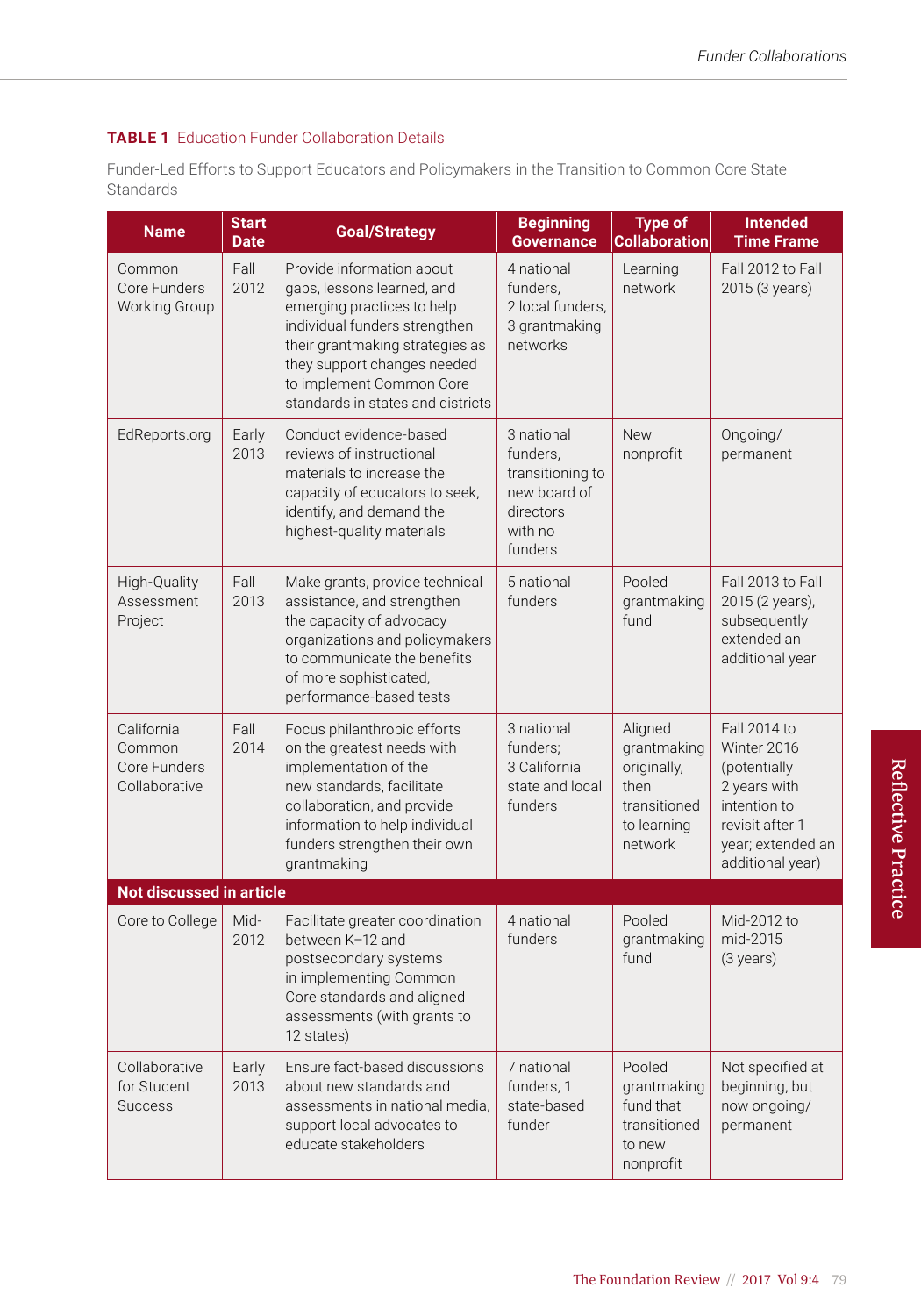*The Working Group sparked well-informed conversations, and the exchange of ideas informed participants' grantmaking choices. But by fashioning itself strictly as a knowledge network, the Working Group lacked mechanisms to help funders on their own, in partnership, or with the field — move toward concrete actions to address the most pressing problems we uncovered.* 

# Stage No.  $1 -$  Getting Off on the Right Foot: Startup and Ideation

The Common Core Funders Working Group, one of the first funder partnerships created in response to the new standards, emerged from informal conversations among education grantmakers in 2011. All of us asked: What help could philanthropy offer to maximize this moment of tremendous change? We designed the Working Group as a knowledge-sharing network. With the help of Education Funder Strategy Group, Grantmakers for Education, and the Growth Philanthropy Network, dozens of funders committed to convene regularly to learn from researchers and practitioners about key challenges and needs as schools were beginning to roll out the Common Core. We set a three-year timeline for our work, from 2012 to 2015, to coincide with when we expected schools to face the toughest obstacles. During our first year, the Working Group enlisted systems-change expert Peter Senge to help craft a "systems map" to flag specific areas in the education field that needed attention.

The Working Group sparked well-informed conversations, and the exchange of ideas informed participants' grantmaking choices. But by fashioning itself strictly as a knowledge network, the Working Group lacked mechanisms to help funders — on their own, in partnership, or with the field — move toward concrete actions to address the most pressing problems we uncovered.

#### *How Will We Know Our Collaboration Is Making Progress?*

Collaborating funders must grapple early on with the twin questions of what exactly they are doing together and how they will know it's successful. We don't believe funders always need a defined solution at the front end; many social problems are complex and require adaptive approaches. But even in the absence of a clear strategy, collaborations need clear goals, clarity about the problem the collaboration is attempting to tackle, and some way of knowing whether progress is being made.

One practical way to compel this sort of clarity is to set a notional end date for the collaboration at the beginning, which funders can, of course, extend. This forces participants to define what they hope to accomplish within a certain window and enables a graceful exit if the group does meet those goals. In hindsight, the threeyear time frame we set for the Working Group was too long; indeed, it continued to pursue its learning agenda even as some funders moved on. Instead, one year probably would have been enough to equip funders with the know-how to make wise grantmaking choices in the Common Core era, and then we should have ceded to, and help set up, more action-oriented efforts focused on specific, thorny problems.

As a knowledge network committed to hazy goals of informing the field, the Working Group didn't provide a venue to set desired goals and strategies with specificity or a method to know if we were succeeding. (By the way, we didn't refer to the Working Group as a knowledge network at the time; naming it as such — and recognizing at the beginning both the potential and limitations of a group of funders interested only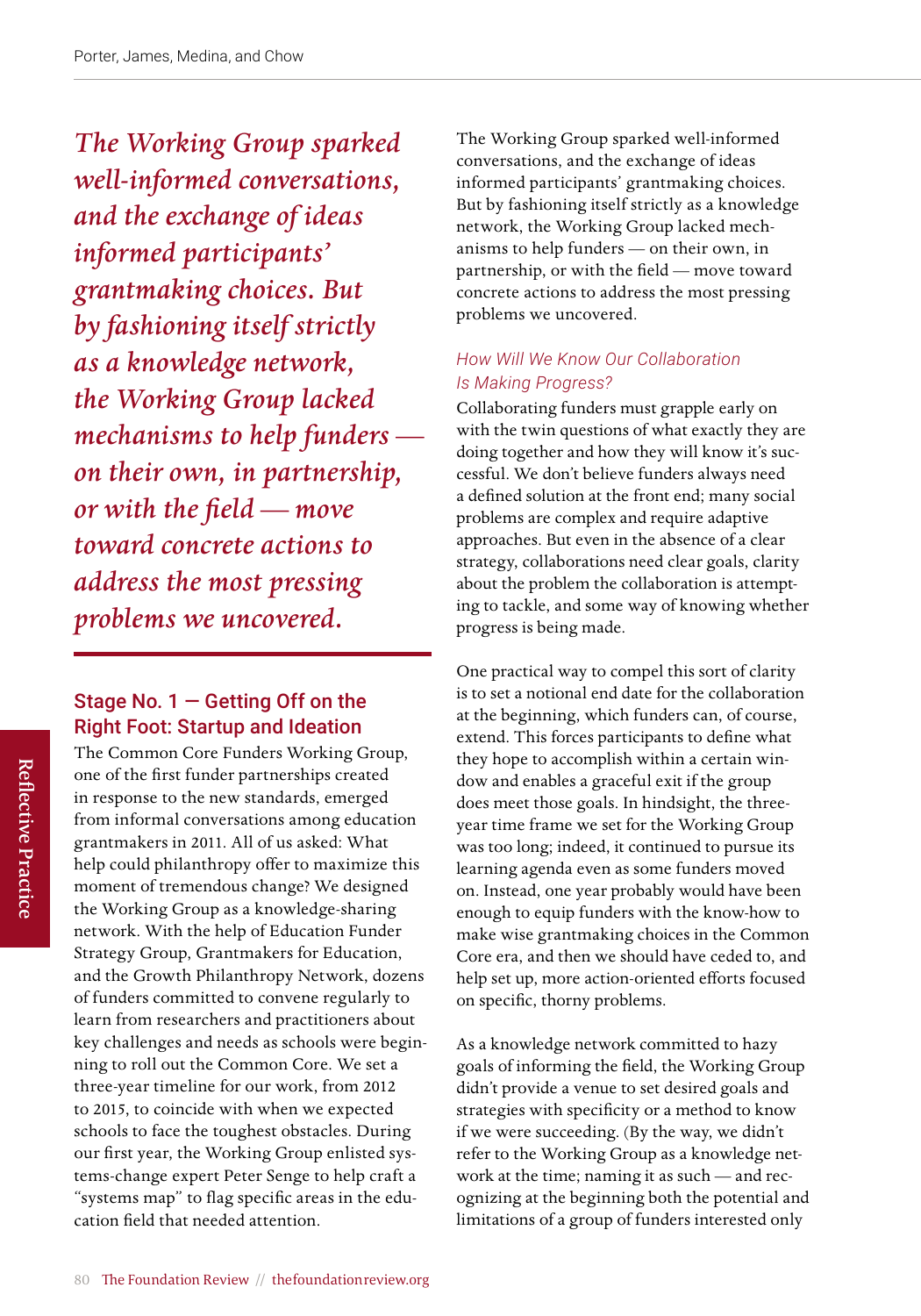in learning together — might have helped us set crisper and more realistic goals for our work.) Also, in seeking to be a big tent for all funders to learn, we may have erred in not encouraging participants to more rigorously elevate and resolve individually divergent theories of action for which solutions would solve which problems. Creating an effective partnership requires finding ways to surface tensions and disagreements in creative and constructive ways.

#### *How Are We Creating Shared Ownership and Commitment to the Partnership?*

Although the Working Group's budget was underwritten by four national funders who split the costs equally, we worked hard to engage noncontributing funders as members of our steering committee. Still, their participation — and, really, their buy-in — was uneven. Investing time isn't the same as having skin in the game. And without a complementary financial contribution, we saw that it's very hard for anyone to prioritize and sustain a commitment to a collaboration, despite the best intentions.

In early 2013, the Working Group's same founding funders (the Gates, Hewlett, and Lumina foundations and the Helmsley Trust) identified a more action-oriented, pressing problem to work on together. While not an exciting issue, we knew that the tests states were using to measure standards and hold schools accountable had to evolve to match the critical-thinking and writing skills the Common Core emphasized. What gets measured matters, and continued use of decadesold multiple-choice tests would discourage educators from taking the new expectations seriously. Our response was to organize the High-Quality Assessment Project (HQAP), which pooled resources to make grants, provide technical assistance, and strengthen the capacity of advocacy organizations in a dozen states working to communicate the benefits of more sophisticated, performance-based tests. In addition to the original four foundations that had been discussing this problem, we recruited another donor, the Schusterman family, that had political and advocacy expertise and support. These five funders were all involved in getting the HQAP

*While the HQAP explored the possibility of recruiting other funders to help, there never seemed a good opportunity to successfully bring others into the collaboration and get their buy-in for the goals, decisions, and strategies that we worked hard in the beginning to jointly develop. Unlike a learning network, pooling resources and sharing grantmaking decisions with others requires a more significant commitment, a stronger value proposition, and real clarity about how well the fund will be advancing each funder's individual strategies.*

off the ground and steering its work throughout its intended short-term life.

Recruiting your partners is easier at the beginning, when everyone can play a role in creating what the shared work will be, than trying to enlist them down the road. While some funders want to see some initial evidence of progress before signing on, we found the early conversations about goals and purpose represent the best opportunity to attract the attention and engagement of other funders. Just as important, having all collaborating funders present at the beginning — when ground rules are set, ideas are advanced or discarded, and compromises are made helps a collaboration operate efficiently over its entire life cycle. While the HQAP explored the possibility of recruiting other funders to help,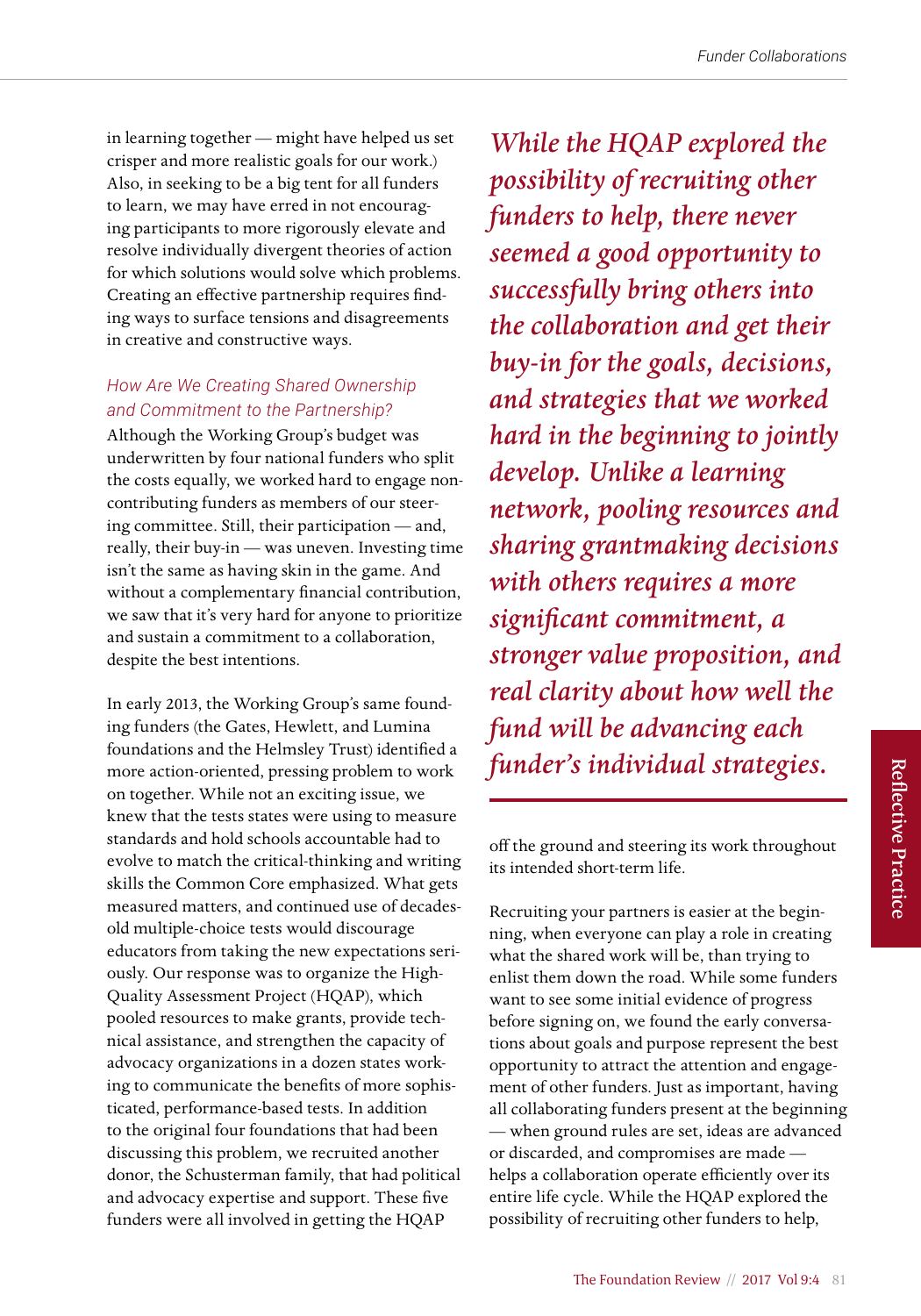*All the reasons that funding advocacy can be challenging for a single funder are amplified when a group of funders are involved. Collaborators must be clear about individual and group processes for making grant decisions, balancing inclusiveness with being nimble.* 

there never seemed a good opportunity to successfully bring others into the collaboration and get their buy-in for the goals, decisions, and strategies that we worked hard in the beginning to jointly develop. Unlike a learning network, pooling resources and sharing grantmaking decisions with others requires a more significant commitment, a stronger value proposition, and real clarity about how well the fund will be advancing each funder's individual strategies.

With the HQAP, we had the benefit of a small group of funders, all present at the beginning, who took six months to sort out and clarify the specific problem we would be working on and the specific goal we were going to accomplish. Once those key issues were resolved, each funder could then decide how much — or even whether — to give, depending on how closely aligned the final approach was to their own priorities. In the end, all five funders contributed, although in different amounts; regardless of contribution, we decided the HQAP should be governed by consensus and not by contribution amount.

All these early steps in the startup process also matter because the group's definition of the problem to be solved should guide the partnership's structure, strategies, and activities. While it can be useful to start with a slower-going "big tent" approach to get a collaboration off the ground, funders should be wary of getting stuck there. Agreeing on a timeline for actions and expected

results can ensure participants don't get bogged down debating every nuance.

While some of these conclusions may be obvious in hindsight, they are still worth stating. Few funders operate with the same theory of change or the same grantmaking outlook, and combining funding may be the best way to truly and successfully force the question of how to reconcile and how to meet (or not) the various interests of different funders.

# Stage No. 2 — Moving to Action: Implementation

Once funders have identified both a clear problem and a clear strategy for their work together, collaborations move to action. Here too, key decisions along the way can affect whether the work goes smoothly or off track. Many funder collaborations choose to focus on policy advocacy and communications, and many of our Common Core partnerships worked to sustain, extend, or defend important policymaker decisions to endorse and support the new standards and their implementation. Collaboration is attractive because pooling resources can be an effective vehicle for organizing and mobilizing advocates and achieving larger-scale impact in a potentially chaotic arena.

### *What Decisions Will We Make and Which Will We Delegate?*

All the reasons that funding advocacy can be challenging for a single funder are amplified when a group of funders are involved. Collaborators must be clear about individual and group processes for making grant decisions, balancing inclusiveness with being nimble. They need to decide when and which decisions they'll make themselves, and when and which decisions will be trusted to an intermediary, consultant, staff, or smaller group of designated leaders. Lack of clarity about governance leads to delay or, worse, distrust. Collaborators also need a process for reacting to unanticipated policy openings or setbacks.

We knew informed advocacy would be a critical ingredient to getting state leaders to adopt and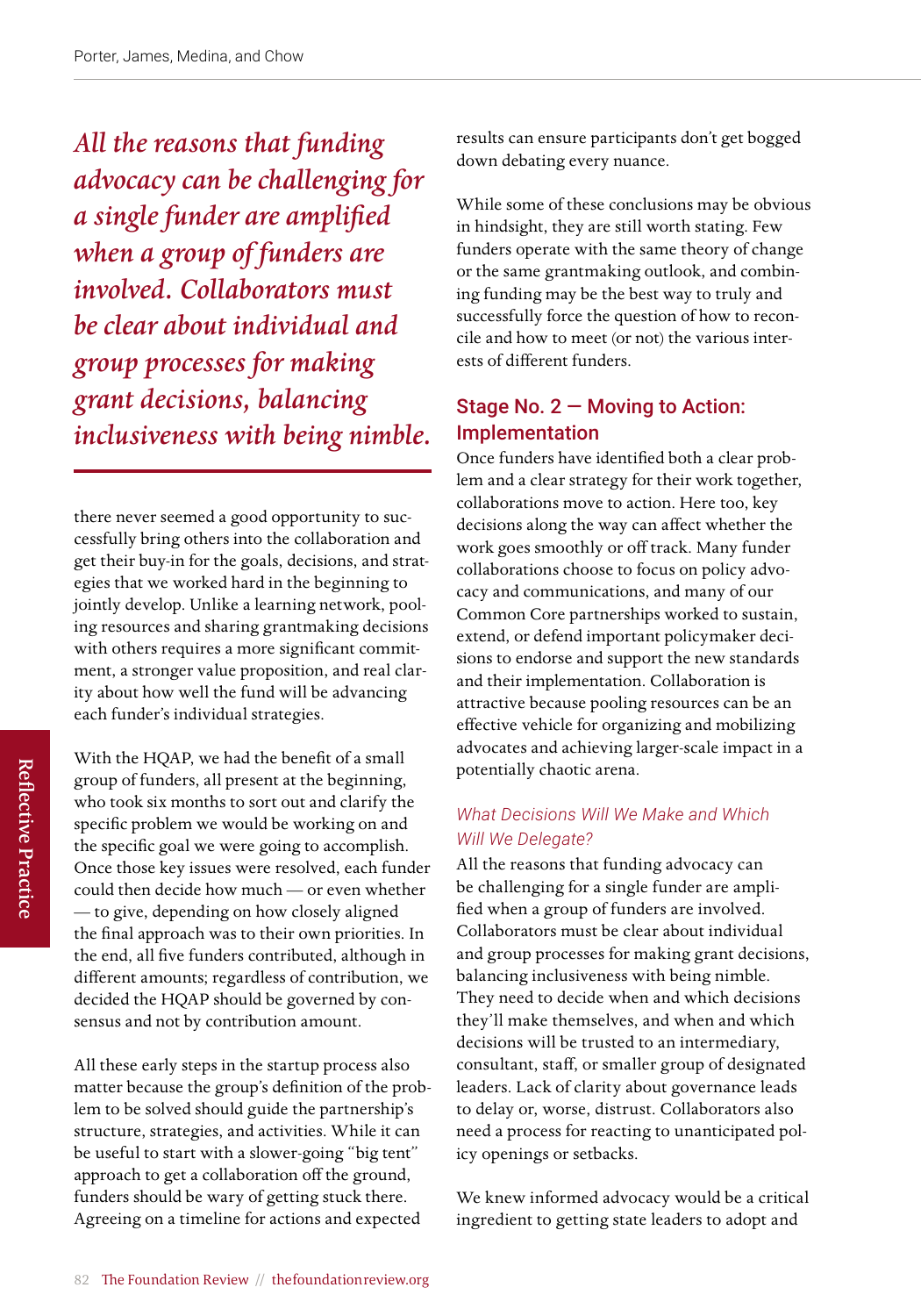keep new tests that align to the Common Core. As noted above, traditional multiple-choice tests could not measure the critical-thinking and writing skills now expected of students. Initially, as states adopted the new standards, most policymakers understood this need for better measures and committed to overhauling state tests. One key way many states tackled this challenge was by participating in one of two consortia working to create a common test for member states to use. But by 2014, contentious debates about testing erupted around the country. Vocal critics questioned the use of new tests that took more time, asked harder questions, and relied more on technology; some even called for abolishing testing altogether. And state policymakers, caught in the middle, started wavering on their earlier commitment.

In its early days, the HQAP regularly got stuck in the process of deciding how to spend its funds given so many unique state needs. We also argued about whether the HQAP was focused on national communications and media, or state-specific advocacy. In some cases, after much deliberation about the right course of action in a state, political circumstances had moved on and our chosen approach was no longer relevant. As the manager of the HQAP, Education First often invested excessive resources in serving up time-sensitive decisions and options on which the funders were slow to act, taking away energy from managing and leading the actual work of making grants and supporting grantees.

The conventional wisdom is that collaborations can solve this problem if one lead foundation has the capacity to serve in a "backbone" role and assign staff to manage the work, or if funders retain a third-party organization to execute these responsibilities, as we did by engaging Education First. However, as our experience with the HQAP shows, simply hiring a manager isn't enough. The HQAP only hit its stride once we augmented our shared goal with clear measures of success and an adaptable strategy: We identified the states we would support, defined what counted as a policy "win," and then gave Education First significant flexibility to tailor the HQAP's approach based on the policy context in each state, including the

*[S]imply hiring a manager isn't enough. The HQAP only hit its stride once we augmented our shared goal with clear measures of success and an adaptable strategy.*

ability to make opportunistic grants on behalf of the HQAP based on our priorities.

A focus on policy advocacy requires collaborating funders to be highly flexible. As Paul Brest (2012) wrote in *Stanford Social Innovation Review,* supporting policy advocacy is "risky business" for philanthropy because there is no certainty of success: political fortunes of policymakers may change, alliances may form or strain under pressure, and what counts as a "win" can change from one week to the next. As it matured, the HQAP was most successful once it had clear, shared objectives and nimbler decision-making processes to act on those objectives.

Policy advocacy is not the only opportunity for collective action. By design, a sweeping policy change, such as the adoption of more rigorous standards to guide teaching and learning in thousands of schools, has major systemwide implications. While getting the policy right and in place is important, just as important is quality implementation and building the capacity of the field to act differently in response to new policy directions.

#### *What Support and Insights Do We Need to Complement Funder Perspectives?*

In 2013, the Annenberg Retreat at Sunnylands gathered educators, mathematicians, scientists, and business and foundation leaders to tackle the challenge of improving mathematics achievement in the U.S. The group zeroed in on a big obstacle: the mismatch between the high expectations for math in the Common Core and other K–12 standards aiming to prepare students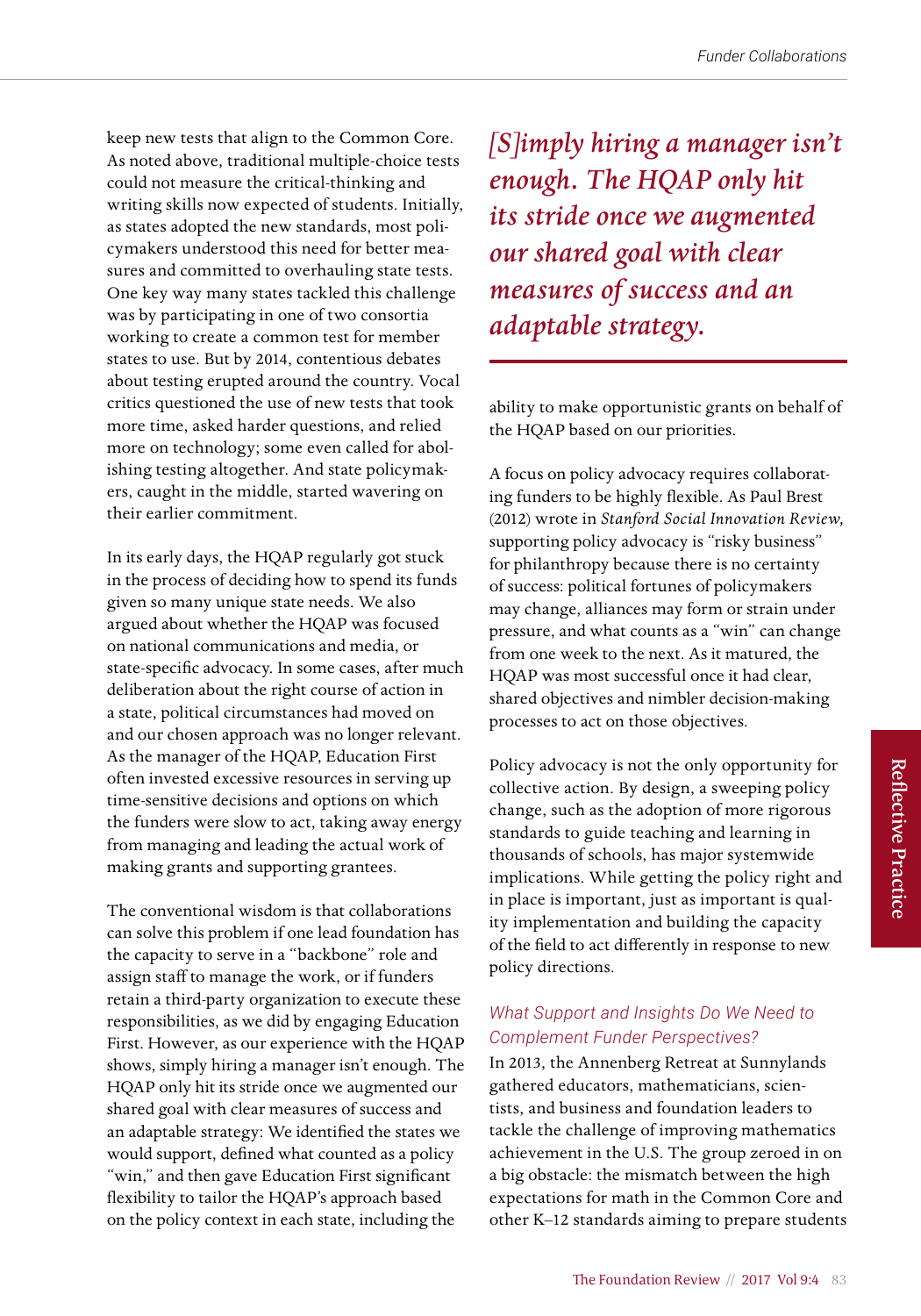*Foundations often have difficulty organizing themselves in a collaboration for extended periods of time. Whether focused on advocacy or on implementation/capacitybuilding efforts, we found a collaboration is stronger when it thinks about itself as a campaign: What is the specific need, what is the time frame to influence change, and how will we know if we've won?* 

for college and careers, and the overall low quality of math textbooks that teachers could readily access. The experts at Sunnylands asked: How can state agencies and school districts know which textbooks were of the highest quality and would best support educators? They proposed the creation of an independent *Consumer Reports-*like reviewer to assess the quality and Common Core alignment of teaching materials in the marketplace. Three foundations — Hewlett, Gates, and Helmsley — stepped up to help make this recommendation a reality. Relying on strategy design and initial staff support from Education First, we funded a new nonprofit organization, EdReports.org, to disseminate free and publicly available reviews of math textbooks.

By early 2014, many funders had been working side by side in various ways and with various commitments to support the new standards, and had a good sense of each other's priorities, interests, and style of engaging. Given EdReports. org's stated goal of disrupting the marketplace with independent textbook reviews, having the support of three funders (and not just one) from

the beginning was important. Also important: our early decision that the organization had to be truly independent in order to establish a credible, impartial brand separate from the funders which meant that we co-founders would be very hands-off. The foundations deliberately asked educators, board members, and Education First to shape the early decisions about governance, structure, staffing, and priorities. We saw our grants as general operating support, unlike other collaborations where funders were much more "in the weeds" of the work itself.

To put a collaborative strategy into motion successfully, funders must determine early what content expertise they need to develop internally or seek externally to inform their strategies and activities. In creating EdReports.org, we recognized that others had the knowledge and credibility required to conduct rigorous evaluations of textbooks. In fact, EdReports.org recruits and trains experienced educators to carry out an evaluation methodology developed in consultation with subject-matter experts.

Foundations often have difficulty organizing themselves in a collaboration for extended periods of time. Whether focused on advocacy or on implementation/capacity-building efforts, we found a collaboration is stronger when it thinks about itself as a campaign: What is the specific need, what is the time frame to influence change, and how will we know if we've won? And poor execution, poor decision-making, and poor support can threaten the success of a collaboration even if it has a well-defined problem in its sights. Again, we recognize that not all collaborations (or problems in the field) have readily identified solutions; a collaboration can be about testing, identifying, and showcasing new approaches — although, as the EdReports.org collaboration underscores, having a clear solution at the beginning definitely helps. But in all cases, our collaborations floundered when there wasn't a process for ensuring the partnership was moving forward and funders instead kept rehashing and revisiting the same problems.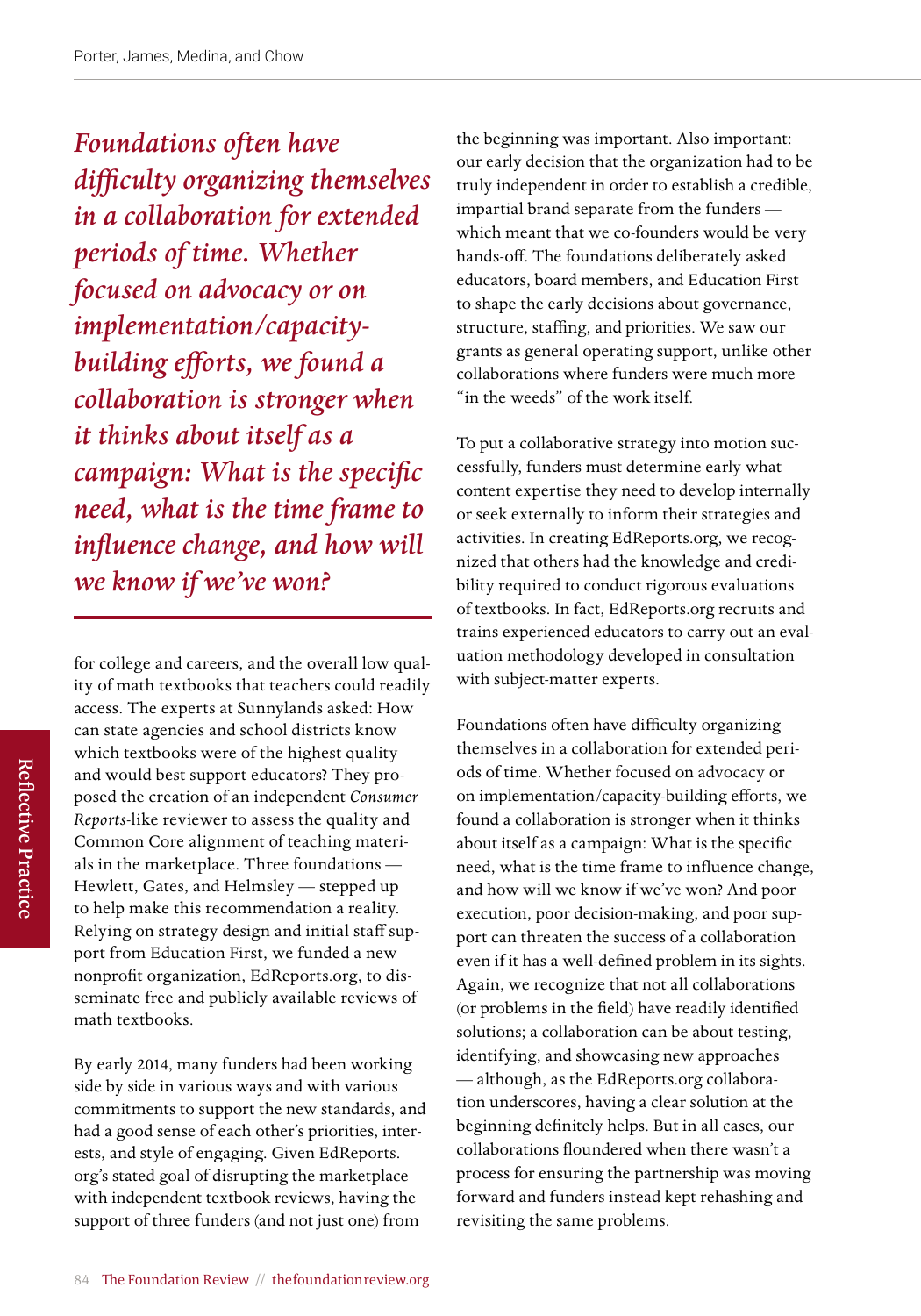# Stage No.  $3 -$  Staying on the Right Path: Maturation and Maintenance

Are we still better together than alone? Posing this simple question early and often helps funders understand whether their collaboration is an effort worth continuing. But getting to an answer requires well-defined criteria for the collaboration's success, along with a strong process to monitor outcomes. Growing into the maturation phase of a partnership means being able to see evidence pointing to meaningful and measurable change. If this change is not happening (and there could be many different reasons for this, as we describe below), funders should weigh the benefits of their collaboration and perhaps significantly change the focus or even decide to spend their time and resources elsewhere.

#### *Why Aren't Funders Showing Up Any More?*

In some of our collaborations, we noticed signs that something had gone awry:

- Low or declining commitment: Funders invest fewer resources, as measured by smaller grant commitments or aligned investments, and/or they attend fewer meetings, participate less in discussions, and decline to volunteer in shared activities.
- New developments or transitions: Foundation staff turnover leads to new individuals being assigned to the collaboration who are not as personally invested in the work or who question the foundational decisions made by the group, and/or an individual funder's grantmaking strategies shift direction, resulting in misalignment with the collaboration's purpose and objectives.
- Internal dysfunction: Repeated failures to make group decisions translate into lost opportunities for action, and/or disagreements over aspects of the collaboration's work —from the core mission and goals to the chosen strategies and timelines remain unresolved or papered over.

Reflecting on our different Common Corefocused collaborations, it's important for funders

*With our sector's focus on collegiality, we sometimes find it easier to drift away or quietly quit than proactively raise difficult questions about strategy and impact. Building deliberate opportunities for these candid discussions, rather than hoping they'll emerge organically, is one solution we found.* 

to have an honest conversation about these indicators and decide on ground rules for resolving the underlying issues causing these problems. Instituting regular check-in meetings to gauge internal dynamics and discuss the progress made toward goals is one effective practice for maintaining a healthy collaboration. With our sector's focus on collegiality, we sometimes find it easier to drift away or quietly quit than proactively raise difficult questions about strategy and impact. Building deliberate opportunities for these candid discussions, rather than hoping they'll emerge organically, is one solution we found. The HQAP went through this stock-taking with its funders annually, with some using the opportunity to move on if they weren't satisfied or if their strategies had shifted, and others using it to "re-up" their commitment.

#### *How Do We Know It's Time to Change or Wrap Up Our Collaboration?*

At these check-in meetings, funders should take stock of the interim results of their work, including milestones achieved by the group and their shared grantees, and fairly evaluate three options for the collaboration's future: continuation, reset, or exit. If there are promising short-term results and evidence of a persistent unmet need in the field, funders may continue the collaboration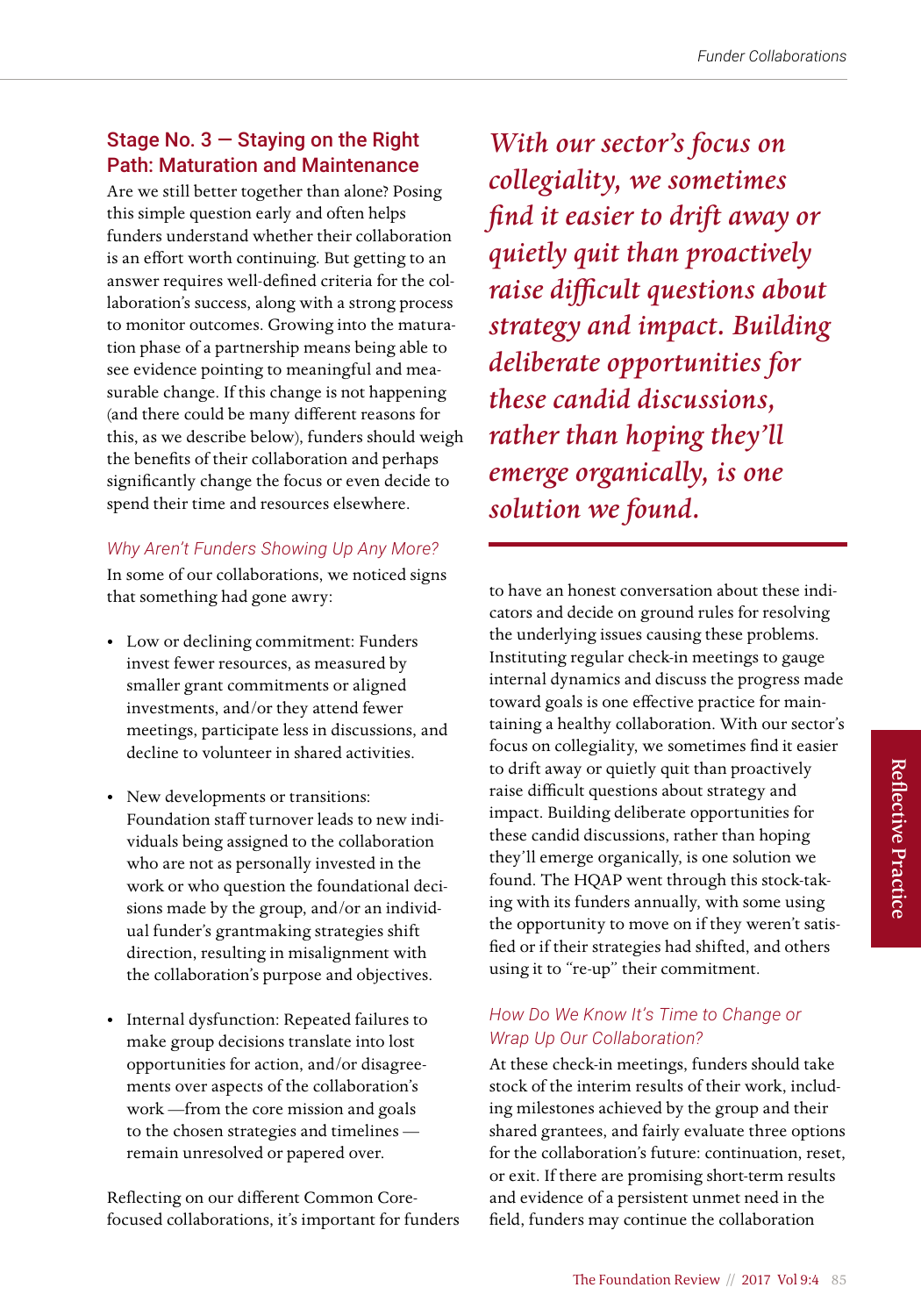in its current form, making ongoing strategy adjustments as appropriate.

Funders can reset their partnership if they determine that their collaborative structure is no longer suitable to solve the problem. A reset is not about starting over from scratch; rather, it could mean revisiting previously agreed-upon structures and measures of success to ensure strong alignment between form and function. Funders in a knowledge network, for example, might more intentionally transition some of their work together into a pooled fund to tackle a particularly vexing or immediate problem of shared interest. Jointly creating a nonprofit organization to continue to lead on a particular issue is also an option, especially if the problem is long-standing and knotty and others in the field don't have the capacity to tackle the issue well.

Finally, there's exit — disbanding the collaboration itself. Some funder partnerships start with an end date, which we strongly recommend. Although the date may change upon further deliberation and experience, discussing the exit decision upfront preempts any confusion down the line. It also forces a "go/no go" decision based on the merits and progress, rather than allowing the collaboration to continue based solely on its own momentum or the polite inability of participants to call it quits.

Sometimes these difficult decisions become even more challenging if the collaboration has created an infrastructure, including dedicated staff or consultants, which would be disbanded if the collaboration were to cease. On the other hand, not having infrastructure can readily lead to analysis paralysis; how best to balance these twin risks of committing too much too soon versus not committing enough too early is another early decision to tackle explicitly. Disappointing outcomes can happen even to the most strategic funder collaboration, due to circumstances beyond anyone's control. Still, in the absence of positive results, funders should be more willing to pull the plug and move on to other pursuits.

The HQAP was created and charged with working for two years (2013-2015). The funders agreed — after a formal meeting to assess progress and examine options for next steps, including shutting down as originally conceived — to recommit for a third year of grantmaking, as arguments about whether to use new tests were still strong in many states. But, regardless of a two- or three-year effort, the HQAP was always clear with its grantees that the effort would be a short-term one. This approach also allowed Education First to prioritize grants and activities that were more about building knowledge, capacity, and expertise among a variety of organizations to continue working successfully on implementation challenges for the standards after the HQAP's burst of grantmaking was over.

Our partnership in one state, with the California Common Core Funders Collaborative, is instructive in a different way. The effort included a diverse mix of California-focused funders such as the S.D. Bechtel, Jr. and Silver Giving foundations, as well as the Gates and Hewlett foundations, national funders with a deep interest in the state. Conceived in late 2014 as no more than a two-year partnership to organize co-funding opportunities, commitments started waning after year one. While Education First and participating funders served up a variety of ideas that matched the group's stated priorities, participants rarely pursued collective funding opportunities. By early 2016, participating funders needed to wrestle with whether it was time to exit or whether this venue still provided enough value for remaining members. We looked carefully at why some funders had dropped out — it turns out most left because of internal staffing or strategy shifts — and we revisited the problems the founding funders said they wanted to work on originally, such as spreading effective teaching practices across a huge state with varying capacity and significant diversity. It was clear all funders still had an interest in the issue, but each had grantmaking priorities they were pursuing on their own.

In the end, we decided that working to find common funding opportunities wasn't the highest value or best use of resources; instead, it was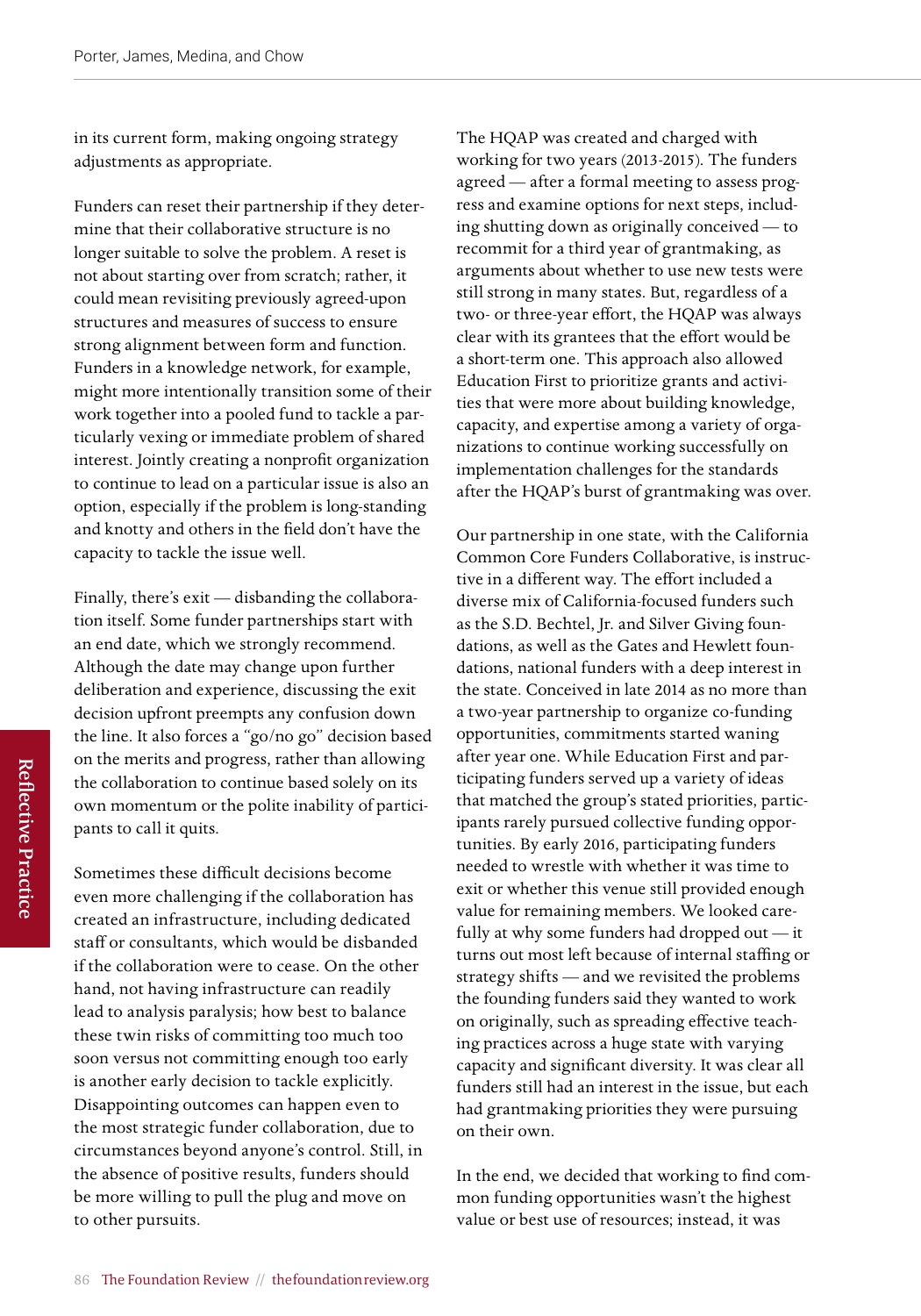"resetting" the collaborative opportunity to meet regularly around a learning agenda and coordinate intelligence on state progress. The funders also committed to recruit others to participate in this new structure. Interestingly, because the group stuck together and continued to develop its working relationships and to better understand each other's priorities, many members of the group are now poised for and confident about jointly investing in a new, potentially significant opportunity to take a fresh look at governance and funding of California's K–12 school system. The latest evolution illustrates the value of funder collaborations engaging in intentional, candid conversations to explore continuation, reset, or exit; these examinations also create space to step back, reflect, and even surface better opportunities to work together.

#### Parting Thoughts

Many of us in philanthropy believe that collaboration is a productive avenue for influencing and changing large systems. But creating effective collaborations that lead to action and impact is hard to do and hard to sustain. Some collaborations are not worth pursuing at all — and funders should do more, and save the field a lot of time and effort, to more honestly and more carefully reflect on the costs and benefits of each possible partnership at the front end. But, once committed, we found that looking at the life cycle of these partnerships, with distinguishing stages and distinguishing problems that need to be addressed, helps identify the unique challenges and decisions that need to be tackled along the way, and helps head off predictable areas where the work can get stuck.

Collaborations flounder when funders aren't clear about goals, metrics, and problems to be solved in the beginning; aren't clear when grantmaking starts about how decisions will be made and how the collaboration can balance inclusiveness with action; and aren't clear about when the collaboration has outlived its usefulness. We think that recognizing these sticking points and tackling them explicitly can help more collaborations grow and mature into more powerful forces for social change.

#### Acknowledgments

In developing this article, we appreciated the insights and candid feedback received from many colleagues, especially Rachel Leifer, formerly of the Leona M. and Harry B. Helmsley Trust; Terri Shuck, of the National Education Public Support Fund; Bill Tucker, of the Bill & Melinda Gates Foundation; and Fay Twersky, of the William and Flora Hewlett Foundation.